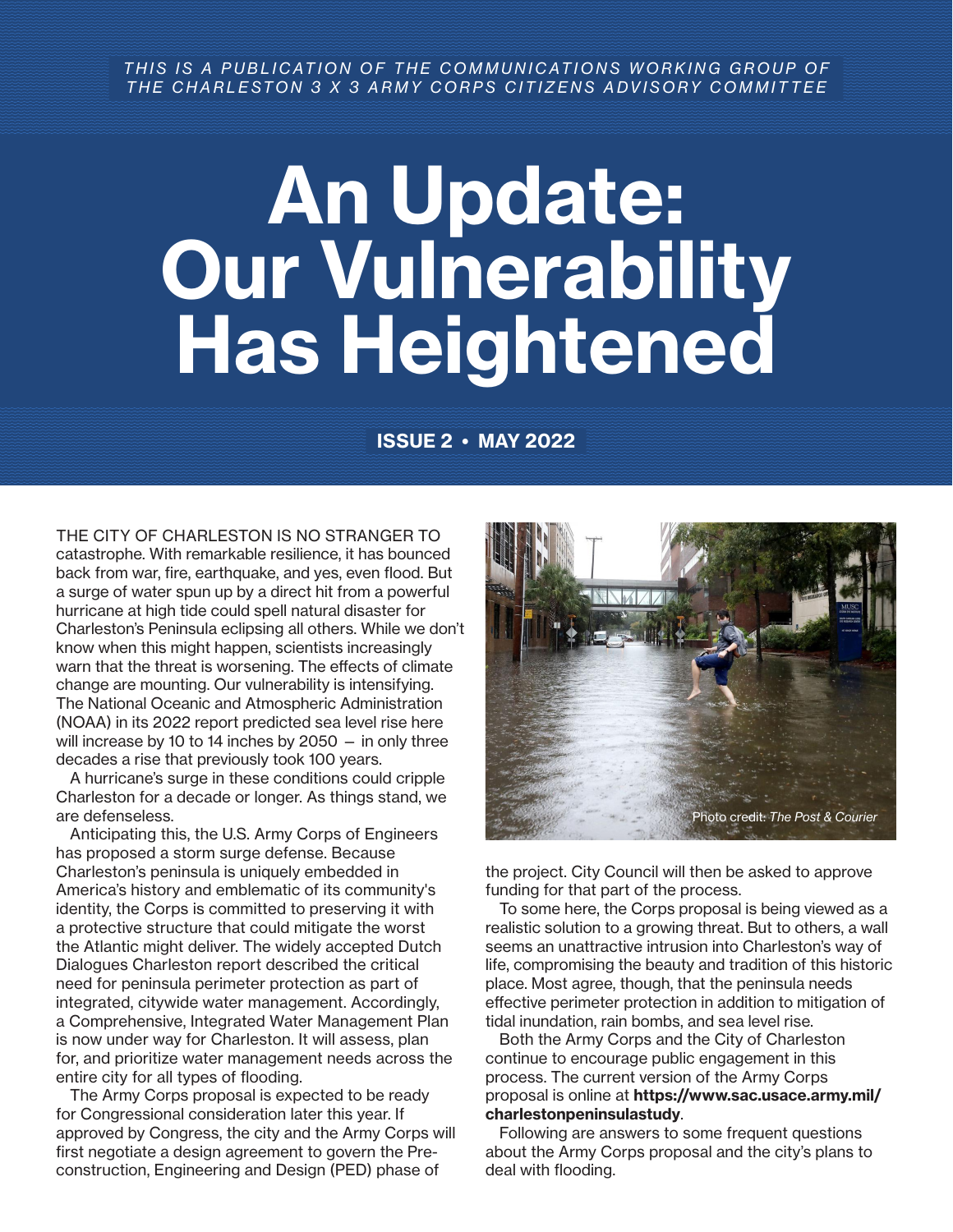#### WHAT IS THE THREAT TO THE CHARLESTON PENINSULA?

Flooding is our city's greatest hazard. Why? Because storms and storm surge, tidal ("sunny day") inundation, torrential rains, sinking land (subsidence) — and sea level rise — all are worsening. As in other low-lying coastal cities, storm surge in Charleston could result in catastrophic loss of life and ruinous economic damage. Tidal flooding already threatens our homes and businesses, historic sites, roadways, the Medical District, and the health and safety of all who live, work, and visit here. But surge inundation could critically damage at least half the essential infrastructure and historic assets on the peninsula, and profoundly alter the cost and availability of property insurance, depressing property values.

#### SPECIFICALLY, WHAT IS THE ARMY CORPS PROJECT?

The Army Corps of Engineers conducted a nearly four-year, \$3.7 million feasibility study to determine if it could construct peninsular protection. The study resulted in the proposal of an eight-mile wall encircling the peninsula to be designed in four phases. It would be roughly three feet higher than the High Battery, where it is aligned in the marsh, and could range from one to nine feet on land. A few areas, including the historic African-American community of Rosemont, would be outside the wall, mostly for engineering reasons, but the Corps would provide protection there by elevating homes and other floodproofing measures. Additionally, the city will conduct a special Rosemont Resilience Study parallel to the Army Corps process.

Based largely on public input, the Army Corps made several positive changes to its original proposal

and nonprofit communities, plus two council members, has been reviewing all aspects of the proposal.

released on September 10, 2021. The changes reflect more than 700 responses from Charleston citizens and organizations. The feasibility plan is now en route through a process within the Corps. If approved, it will be considered for funding by Congress, probably by the end of this year. City Council recently endorsed a letter from the mayor to the Corps outlining key, as yet unresolved, concerns about the project, including alignment changes, the city's commitment to enhanced aesthetics and sensitivity to historic vistas, as well as its support for naturebased solutions where possible. The letter was included in the nonfederal (city) comments section of the feasibility study. Notably, the federal government is exploring a shift in thinking that stresses more natural features for funded projects, including Corps proposals. Alternatives from professional urban and landscape architects in Charleston have also been developed for conceptual consideration, though they have not been tested for effectiveness against surge.

While this project is aimed solely at destruction from storm surge, it may ultimately include a broader approach to compound flooding. The alignment (path) of the wall and its design are still fluid. If the project receives Corps, Congressional, and city approval, it will enter the Pre-construction, Engineering and Design phase (PED), a multiple-year process, that will determine where and how the wall will be built, -- what it will look like, and how it will integrate with other water projects.

## WHO IS INVOLVED IN THE PROJECT EVALUATION?

In addition to the city's Resilience and Civic Design Departments, the 3 X 3 Army Corps Advisory Committee, composed of a dozen members of the residential, business,

- That Charleston proceed to PED, once a design agreement has been negotiated with the Army Corps. The agreement should include a variety of Natural and Nature-based Features. Also, that a city staffing evaluation be conducted to ensure the successful execution of the Army Corps project, if approved
- That the proposed alignment of the perimeter protection be changed to include protections of various businesses, residences, and other properties along the east side of the peninsula
- That Council approve and fund a Comprehensive, Integrated Water Plan for the entire city (Approved)
- That Council create a Resilience Study and Plan for the Historic African-American community of Rosemont (Approved)
- That Council approve the continuation of the Advisory Committee and its engagement with the Army Corps and all relevant city departments

#### *The Advisory Committee, created by Charleston City Council in #March 2021, has made several formal recommendations to council. They include:*

*The committee's meetings are open to the public and its meetings can be viewed on the city YouTube channel.*

#### WHAT IS PERIMETER PROTECTION?

The proposed Army Corps barrier aims to protect vulnerable parts of the peninsula from the wall of water associated with storm surge, and some high tidal impact, from Charleston Harbor and the Ashley and Cooper Rivers. This project has been designed strictly for peninsula protection. The Corps says the surge structure would increase the water level by only one or two inches in non-peninsular neighborhoods during a storm tide.

#### DOES CHARLESTON HAVE A COMPREHENSIVE APPROACH TO FLOODING?

Peninsula protection is one critical element in a multi-faceted, multiyear approach to citywide flooding. Committee members unanimously endorsed the development and execution of a Comprehensive, Integrated Water Management Plan, which has been approved by City Council. It will assess and prioritize flood mitigation, adaptation, land and use actions, and investments that address all flooding sources , including rain bombs and increasingly high tides. The plan will integrate the complex flood mitigation infrastructure for the entire city and prioritize its investments.

#### HOW LONG WILL THE WALL CONSTRUCTION TAKE AND HOW MUCH WILL IT COST?

If approved, and following a design process of three to four years, completing the peninsula structure is likely to take at least a decade, depending largely on available funding. In 2021 dollars, the Army Corps estimates the cost at about \$1.1 billion. Cost reductions in the

revised plan helped improve its "Benefits-to-Cost" (BCR) ratio dramatically, now estimated to save \$10 of asset value for every \$1 invested, or a BCR of 10.8, up from its previously reported 2.2. The revised benefit-cost ratio would cast Charleston's plan in a particularly favorable light as Congress considers projects in competing coastal cities for approval and appropriation. The city's 35-percent cost share totals roughly \$385 million. However, the net cost to the city will likely be closer to \$250 million after subtracting the value of land-use credits the city will receive for enabling the structure to be built on city property. Construction would proceed in phases and the city would make its payments in annual installments over the multi-year life of the project.

#### ARE THERE OTHER COSTS INVOLVED WITH THIS PROJECT?

Possibly. Changes or additions to the design that fall outside Army Corps guidelines that raise the project's costs would be considered "betterments," which the city must cover entirely. Questions remain about how some adjustments might

be viewed — whether as federal modifications or city add-ons. An alignment change could either reduce or increase the cost. If it increases the cost, but provides an additional flood-risk reduction benefit, it may be covered in the 65- 35 cost share. If the change does not increase the flood-risk benefit, but is chosen for aesthetic or convenience considerations, the marginal cost increase above the first projected cost of the change would be the city's responsibility. The city will also be responsible for maintaining and operating the structure, such as gates and project pump stations. These expenses are estimated to average \$3 million annually, over the life of the project — less in the beginning, more as the structure ages — and are not yet budgeted by the city. Real estate acquisitions and easements required along the path of the wall, valued at about \$150 million, are included in the current cost projection and would count toward the city's contribution.

#### HOW WILL CHARLESTON PAY FOR ALL THIS?

The city is developing a financial strategy for this project, an issue the

# *CITY OF CHARLESTON 3 X 3 ADVISORY COMMITTEE*

Dan Battista Cashion Drolet Environmental **Organization** Representative

Dennis Frazier

Lawrence Green Bob Habig Susan Lyons Herbert Maybank Kevin Mills Hagood Morrison, Chair

Doug Warner

Jordi Yarborough

Councilman Mike Seekings

Councilman Perry K. Waring